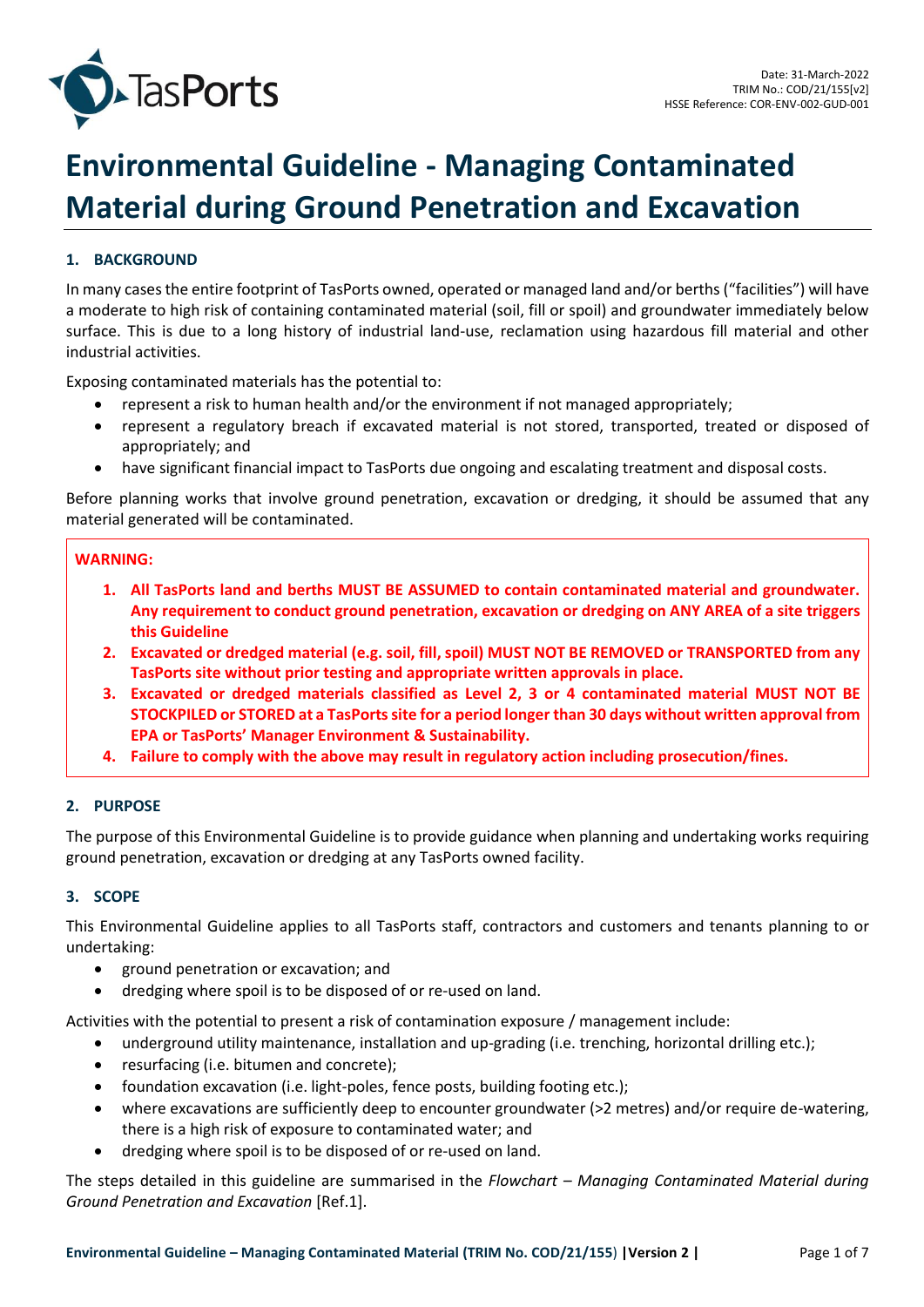

## **4. LEGAL AND OTHER REQUIREMENTS**

Legal and other requirements that may be applicable to the management of contaminated material include:

- *Environmental Management and Pollution Control Act 1994* (Tas) ("EMPCA")
	- $\circ$  it is an offence to cause environmental harm or an environmental nuisance
	- o a person has a General Environmental Duty to take such steps as are practicable or reasonable to prevent or minimise environmental harm or environmental nuisance caused, or likely to be caused by an activity (i.e. disturbance to contaminated material)
- *National Environment Protection (Assessment of Site Contamination) Measure 1999* (Cth) (the "Site Contamination NEPM") [Ref[.2\]](#page-6-1)
	- $\circ$  sets out framework for assessment of contamination and the risk to human health and the environment, and the methods for managing contamination
	- o has effect as a State Policy in Tasmania under Section 12A of the *State Policies and Projects Act 1993*
		- *Environmental Management and Pollution Control (Waste Management) Regulations 2020* (Tas)
			- o also known as the "Waste Management Regulations"
			- $\circ$  regulates the management of controlled waste (which includes potentially contaminated materials) and some aspects of the disposal of general waste within Tasmania
			- $\circ$  Regulation 21 enables a person to apply for environmental approval for the handling, storage, reuse, recycling, reprocessing, treatment or disposal of controlled waste. Environment Protection Authority ("EPA") Tasmania *Information Bulletin 105 Classification and Management of Contaminated Soil for Disposal* [Ref[.3\]](#page-6-2):
				- defines the criteria to be used for the classification of contaminated material that requires treatment and/or off-site disposal
				- outlines the management of each soil classification in accordance with the Waste Management Regulations
- *National Environment Protection (Movement of Controlled Waste between States and Territories) Measure (the "Controlled Waste NEPM")* (Cth) [Re[f.4\]](#page-6-3).
	- o sets out framework for the interstate movement of controlled waste;
	- $\circ$  separate systems of applications and approvals apply to interstate movements, as opposed to intrastate movements (i.e. movements originating and ending within Tasmania).

## **5. ENVIRONMENTAL GUIDELINE**



#### **5.1. Early Notification**

As soon as ground penetration, excavation works or dredging is first planned an Environmental Advisor should be contacted, advised of the basic scope of works and invited to attend a Planning Meeting to assist with identifying and assessing contamination risk. Design detail is not required, only a broad concept of what is planned. This allows the program to take into consideration any potential constraints at the earliest stage.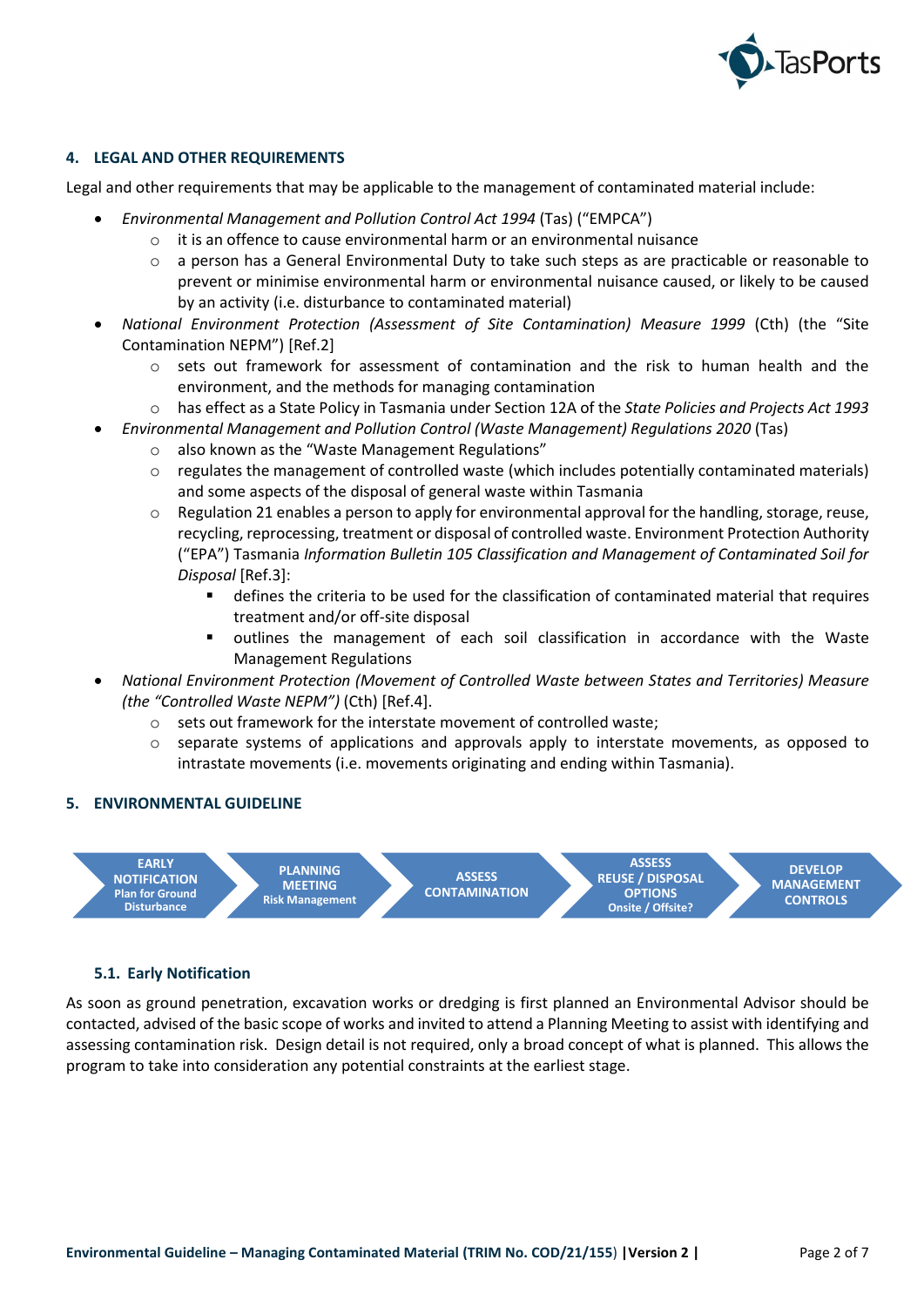

The TasPorts *HSE – Permit to Work Procedure* [Ref[.5\]](#page-6-4) defines the requirements associated with permits to perform work for non-routine and high-risk work activities, including excavation and earthworks. The TasPorts *Excavation and Earthworks Permit* [Ref.6]:

- contains a check to confirm the potential for contamination has been considered for the planned task; and
- requires Manager Environment & Sustainability sign-off before material can be removed or transported from site.

Confirming the potential for contamination usually requires a number of weeks or months advance notification to allow informed advice to be given (i.e. to design and complete contaminant testing in proposed areas). Considering the potential for contamination only at the time of completing the Excavation and Earthworks Permit is too late as this normally occurs immediately prior to works commencing.

## **5.2. Planning Meeting**

The planning meeting should be a relatively high-level review of the sub-surface works planned in order to identify risks that may have to be addressed, whether risks can be avoided and if not, provide the best controls to minimise impacts to the program. Points to consider include:

- The nature and extent of works (indicative area to be exposed and volumes to be excavated);
- Proposed location(s), relative to known areas of contamination;
- Change of land use such as construction of office space over contaminated land will require prior assessment to ensure contaminant risks are acceptable;
- Methods of cutting sealed surfaces and excavation (e.g. hot work in a potentially hazardous area?);
- Options to reuse excavated material within the program;
- Timing of program to account for lead times to allow prior contamination testing of the area or provision for temporary on-site stockpiling of excavated soil;
- Where EPA approval may be required, program to account for lead times needed to classify the material and obtain EPA approval (min. 2-4 weeks);
- Potential for activities to expose workers to contaminated soil and/or hazardous vapours (in potentially confined spaces such as trenches);
- The need for vapour monitoring equipment and additional PPE, and the extent these need to be incorporated into the task health and safety planning;
- If excavated material needs to be temporary stockpiled have sufficient controls been considered to manage dust, vapour emissions, leachate generation and erosion; and
- If advanced contaminant testing of proposed areas of excavation is needed.

## **5.3. Assess Contamination**

Areas to be excavated should be sampled and assessed for contamination prior to excavation. Where prior sampling is not feasible samples can be obtained at the time of excavation however this is the least preferred option.

A contaminated land specialist consultant must be engaged to undertake the following key tasks:

- Prepare a Sampling and Analysis Plan (SAP) with reference to EPA Information Bulletin 105 [Ref.3];
- Collect samples in accordance with the SAP (this can be undertaken by a person nominated by the specialist); and
- Material classification

Before a specialist consultant is engaged for a TasPorts ground penetration, excavation or dredging task the Manager Environment & Sustainability or an Environmental Advisor must be consulted. In addition, the consultant should be selected from a company listed in the TasPorts Environmental Services Standing Offer Agreement (SOA) – refer to TRIM DOC/20/25633 Appendix A, column 8 (or contact Procurement).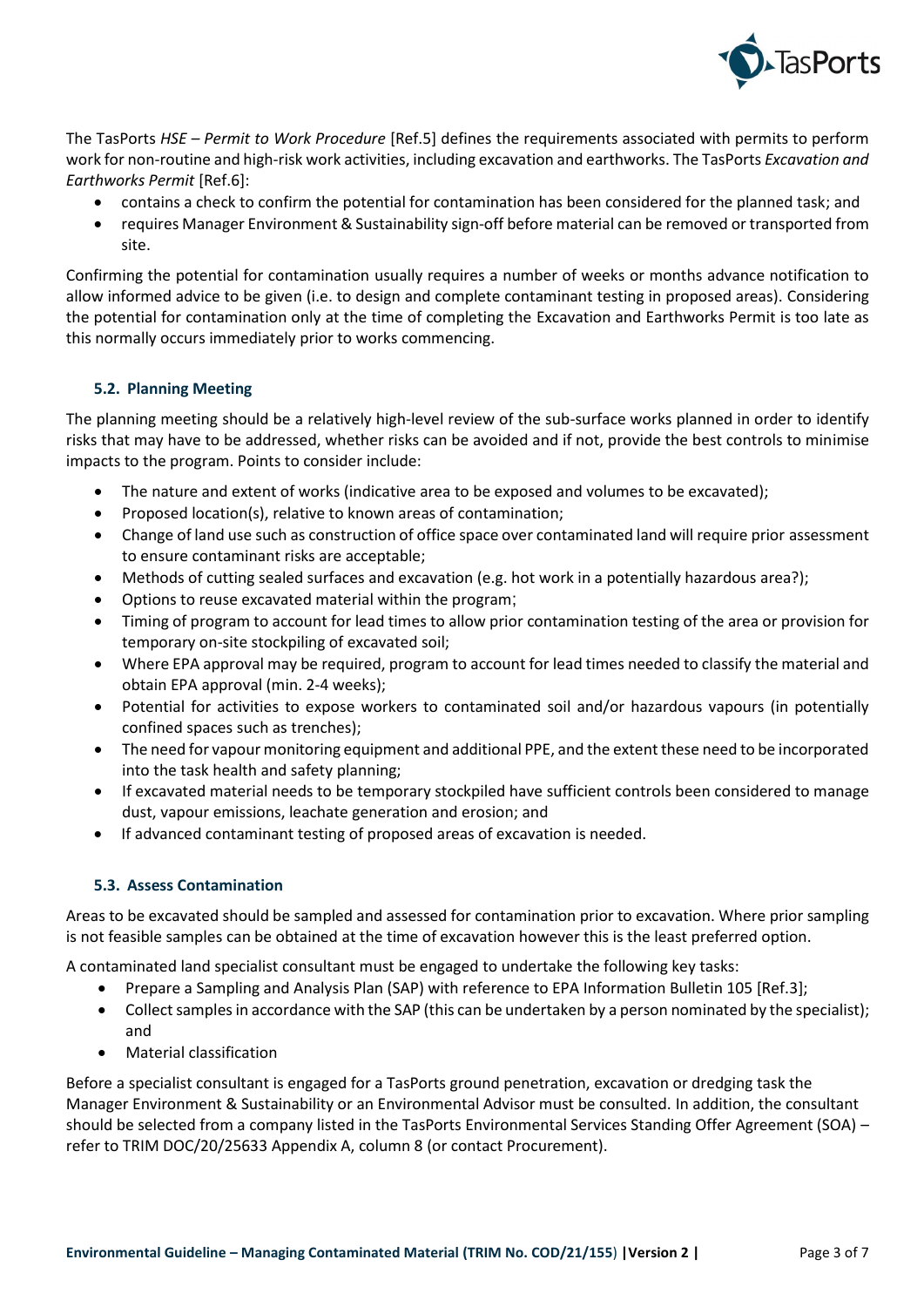

In addition, the consultant may be, but does not need to be, a Certified Site Contamination Specialist listed on the Certified Environmental Practitioner Scheme (CEnvP) directory of Certified Site Contamination Specialists (Link: Find a CEnvP - [CEnvP Scheme](https://www.cenvp.org/directory/#1590451078155-72126cb6-1549)).

The SAP must consider a suitable suite of analytes typically expected for that location, the likely frequency of sampling (i.e. samples per volume, usually 1 per 25 m3) taking into account statistical principals, and consider not only total concentrations but also leach test concentrations (TCLP & ASLP), depending on the likely disposal option.

Requirements for off-site disposal are generally more stringent than for on-site re-use.

Material assessed and classified as Level 2, 3 or 4 contaminated soil requires written EPA approval before it can be:

- stored at the site, or any other site, for a period exceeding 30 days (unless otherwise approved in writing by TasPorts' Manager Environment & Sustainability);
- removed from the site;
- transported from the site; or
- deposited at another site for storage, reuse, treatment or disposal.

The contaminated land specialist engaged to assess and classify the material should also be used to obtain the required EPA approvals to store, remove, transport, reuse, treat or dispose of the material assessed and classified as contaminated.

#### **5.4. Assess Reuse and Disposal Options**

Contaminated material must be assessed for potential reuse on-site. The assessment must consider the guidelines contained in the "Site Contamination NEPM" [Ref.[2\]](#page-6-1). Where NEPM guidelines are exceeded reuse may be feasible if a risk assessment determines that reuse presents an acceptable risk to human health and the environment.

Where contaminated material cannot be reused on-site, potential reuse off-site should also be explored with consideration of the "Site Contamination NEPM" [Ref.[2\]](#page-6-1) guidelines. In most instances regulatory approval will be required.

Contaminated material to be removed for off-site re-use or disposal must be classified using the criteria in EPA Information Bulletin No. 105 [Ref[.3\]](#page-6-2). The criteria enables the material to be classified to determine suitability for landfill disposal, and if not, assists with assessing alternative options for disposal. Table 1 contains the four (4) categories used by EPA to classify contaminated soil for disposal.

| Category                                           | <b>Controlled Waste?</b> |
|----------------------------------------------------|--------------------------|
| Level 1 - Fill Material                            | No                       |
| <b>Level 2 - Low Level Contaminated Soil</b>       | Likely                   |
| Level 3 - Contaminated Soil                        | Yes                      |
| <b>Level 4 - Contaminated Soil for Remediation</b> | Yes                      |

EPA approval is required for the disposal of Level 2, 3 and 4 material. Applications for approval must include results from representative samples of the material and a waste management plan.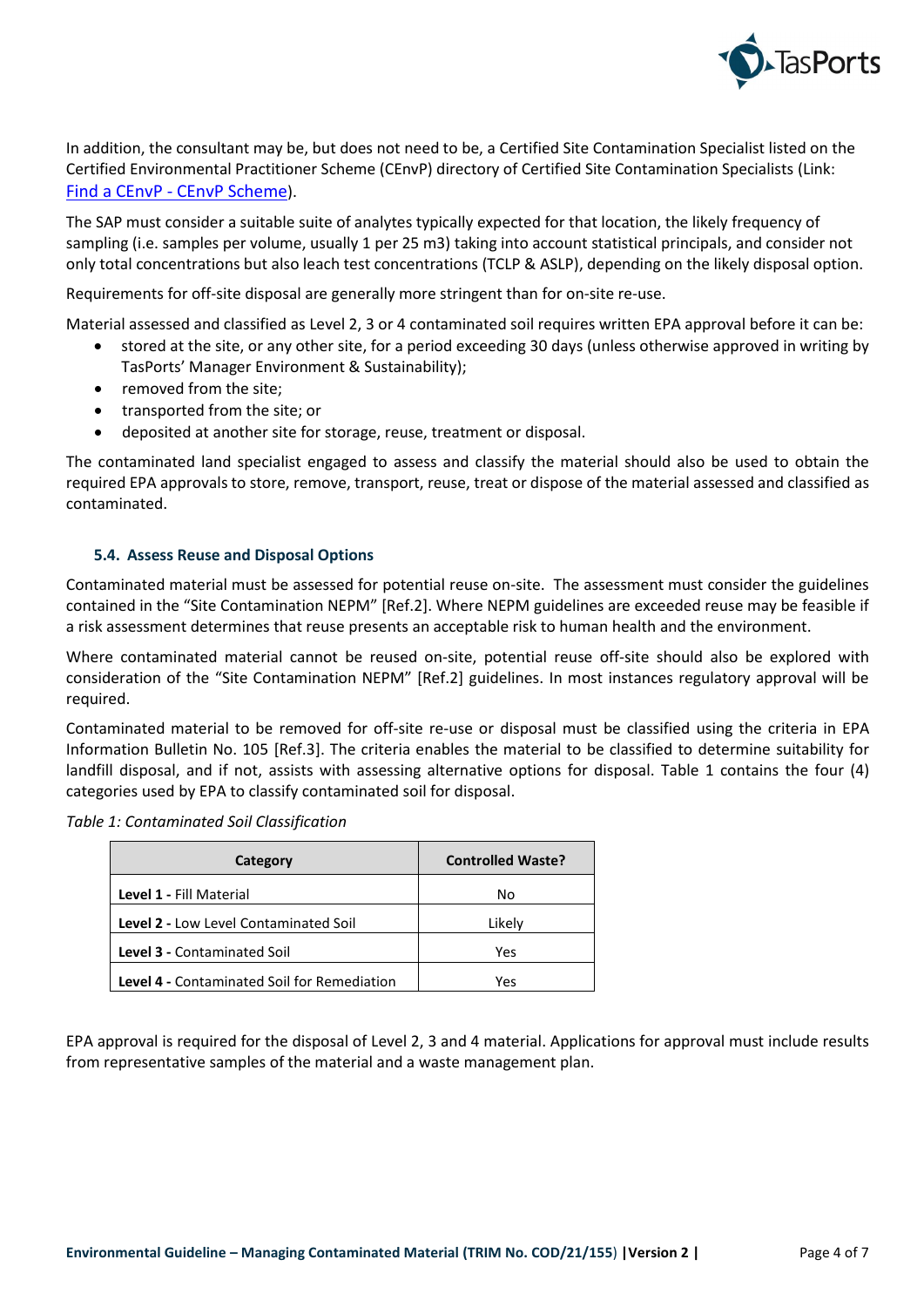

## 5.4.1.Waste Management Plan

A Waste Management Plan should be developed for material classified as Level 2 or above and include the following:

- classification of the material;
- consideration as to whether the material can be reused or remediated instead of, or prior to, disposal;
- selected management option including justification;
- preferred location of reuse, remediation and/or disposal; and
- method of transport (via an approved waste transporter).

Waste Management Plans should be prepared, or at least endorsed, by the contaminated land specialist engaged to assess the material.

Written approval from EPA is required before contaminated material can be:

- stockpiled for more than 30 days unless otherwise approved in writing by the Manager Environment & Sustainability,
- stored,
- transported or removed from the TasPorts site (e.g. land and/or berths) where it was excavated,
- re-used, treated or disposed of off-site.

Written approval from the Manager Environment & Sustainability is also required before contaminated material can be transported or removed from the TasPorts site (e.g. land and/or berth) where it was excavated.

The contaminated land specialist should be used to obtain all required EPA approvals. Once written EPA approval has been obtained to remove material from a site it must be transported by an [EPA registered controlled waste](https://epa.tas.gov.au/business-industry/regulation/waste-management/controlled-waste/handling-controlled-waste-in-tasmania/registration-of-controlled-waste-transporters)  [transporter.](https://epa.tas.gov.au/business-industry/regulation/waste-management/controlled-waste/handling-controlled-waste-in-tasmania/registration-of-controlled-waste-transporters)

## **5.5. Develop Management Controls**

During ground penetration and excavation a range of controls are available to manage associated risks. Typical examples include:

- controlling work area to exclude potential ignition sources (e.g. sparks, naked flames etc.) and provide controls such as fire extinguishers;
- ensuring project staff understand the contaminant type and extent likely to be encountered (some contaminants such as metals cannot be identified easily and do not have strong odours or sheens metals);
- identifying task specific JSEAs/SWMs that specify controls required, appropriate PPE, monitoring equipment (e.g. explosive &/or human health risk);
- minimising, where possible, the need to excavate material (does the excavation need to be that deep/wide?), and where suitable, review options to re-use on-site;
- can tasks be conducted in a manner that minimises exposure to contaminants (i.e. handling soil, groundwater, minimising or eliminating periods working in excavations);
- do aesthetic impacts such as odour need to be controlled to avoid effects on adjacent land users and other stakeholders (i.e. via tarpaulins and covers);
- is the temporary storage location suitable (i.e. take account for erosion controls, proximity to site boundaries and sensitive receptors, rainfall recharge and leachate generation) - lined covered drums, skips & containers can be suitable temporary storage options for small volumes;
- preventing dust, vapour emissions, leachate or erosion from temporary stockpiles (i.e. via tarpaulins, covers, bunding, silt fences);
- documenting the excavation program, assessment findings and the associated approvals and providing this information back to a TasPorts Environmental Advisor to allow contamination information/knowledge to be shared across the broader TasPorts team.

The example controls listed above are not designed to replace task specific health and safety plans and safe work procedures. These are to be subsequently developed by contactors using this document as a high-level guidance and need to be task and condition specific.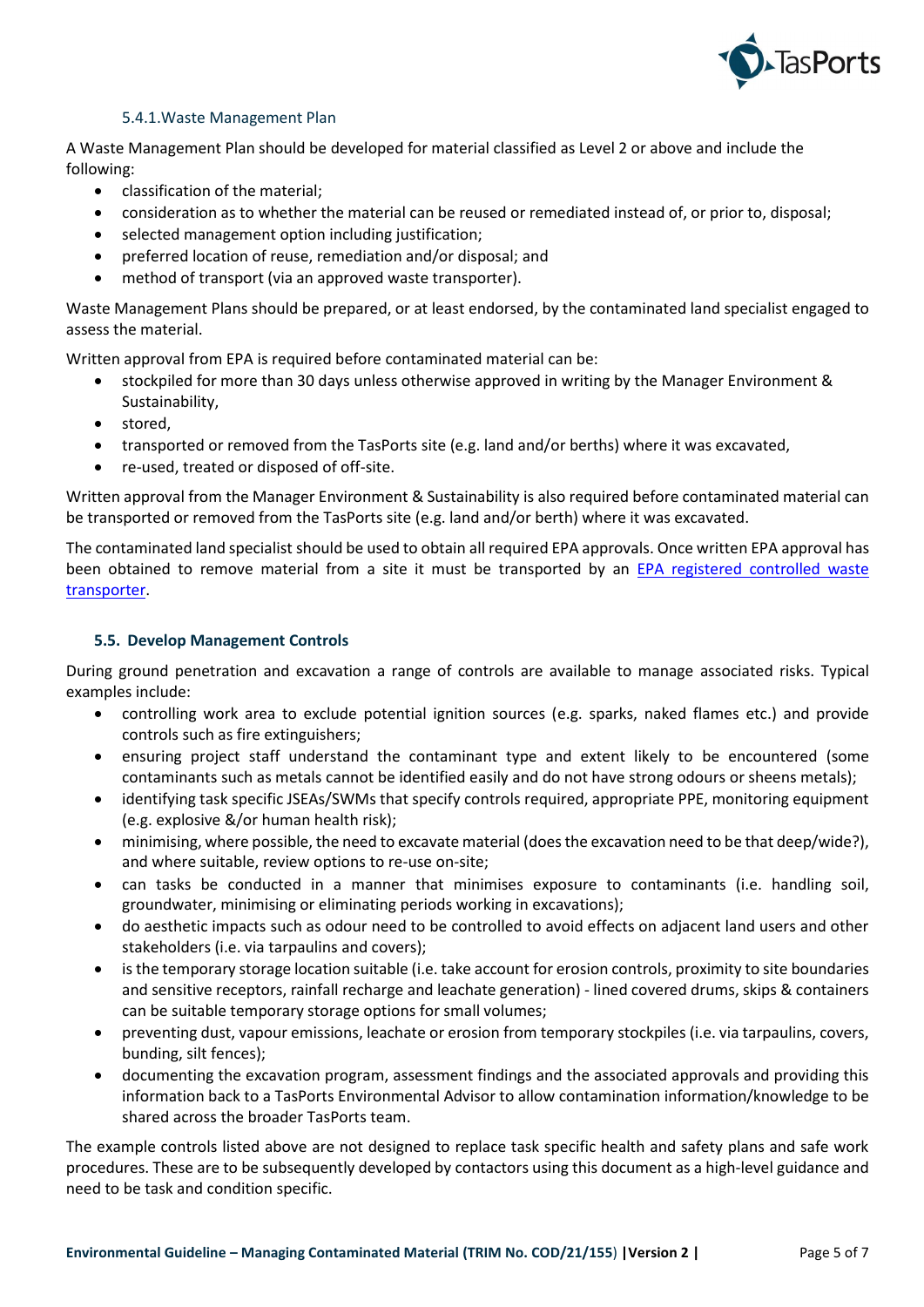

## **5.6. Records Management**

The following environmental records shall be maintained in TRIM:

- Environmental monitoring results;
- Waste Management Plans;
- EPA approvals and notifications received by regulators;
- Waste tracking certificates.

## **6. DEFINITIONS**

| <b>Controlled Waste</b>               | As defined in the Environment Management and Pollution Control Act 1994, controlled waste means:                                                                                                                                                                                          |
|---------------------------------------|-------------------------------------------------------------------------------------------------------------------------------------------------------------------------------------------------------------------------------------------------------------------------------------------|
|                                       | (a) a substance that is <b>controlled waste</b> within the meaning of $-$                                                                                                                                                                                                                 |
|                                       | (i) the National Environment Protection Measure entitled the Movement of Controlled Waste Between<br>States and Territories made by the National Environment Protection Council on 26 June 1998, as<br>amended from time to time; or                                                      |
|                                       | (ii) any National Environment Protection Measure substituted for the Measure referred to in<br>paragraph (a, as amended from time to time; and                                                                                                                                            |
|                                       | (b) a substance that is prescribed by the regulations to be controlled waste;                                                                                                                                                                                                             |
| Controlled<br>Waste<br><b>NEPM</b>    | National Environment Protection (Movement of Controlled Waste between States and Territories) Measure<br>2004                                                                                                                                                                             |
| <b>EMPCA</b>                          | Environmental Management and Pollution Control Act 1994 (Tas)                                                                                                                                                                                                                             |
| <b>Environmental Harm</b>             | As defined in the <i>Environment Management and Pollution Control Act 1994</i> , environmental harm means:                                                                                                                                                                                |
|                                       | (1) any adverse effect on the environment (of whatever degree or duration) and includes an environmental<br>nuisance.                                                                                                                                                                     |
| Environmental<br>Nuisance             | As defined in the Environment Management and Pollution Control Act 1994, environmental nuisance means:                                                                                                                                                                                    |
|                                       | (a) the emission, discharge, depositing or disturbance of a pollutant that unreasonably interferes with, or is<br>likely to unreasonably interfere with, a person's enjoyment of the environment; and                                                                                     |
|                                       | (b) any emission, discharge, depositing or disturbance specified in an environment protection policy to be<br>an environmental nuisance;                                                                                                                                                  |
| <b>EPA</b>                            | <b>Environment Protection Authority</b>                                                                                                                                                                                                                                                   |
| <b>Facilities</b>                     | TasPorts' owned, operated or managed land and/or berths                                                                                                                                                                                                                                   |
| General<br><b>Environmental Duty</b>  | As defined in the Environment Management and Pollution Control Act 1994, a person must take such steps<br>as are practicable or reasonable to prevent or minimise environmental harm or environmental nuisance<br>caused, or likely to be caused, by an activity conducted by that person |
| Information<br><b>Bulletin</b><br>105 | Information Bulletin 105 Classification and Management of Contaminated Soil for Disposal                                                                                                                                                                                                  |
| Site<br>Contamination<br>NEPM         | National Environment Protection (Assessment of Site Contamination) Measure 1999 (Cth)                                                                                                                                                                                                     |
| <b>TasPorts</b>                       | Tasmanian Ports Corporation Pty Ltd                                                                                                                                                                                                                                                       |
| Waste Management<br>Regulations       | Environmental Management and Pollution Control (Waste Management) Regulations 2020 (Tas)                                                                                                                                                                                                  |